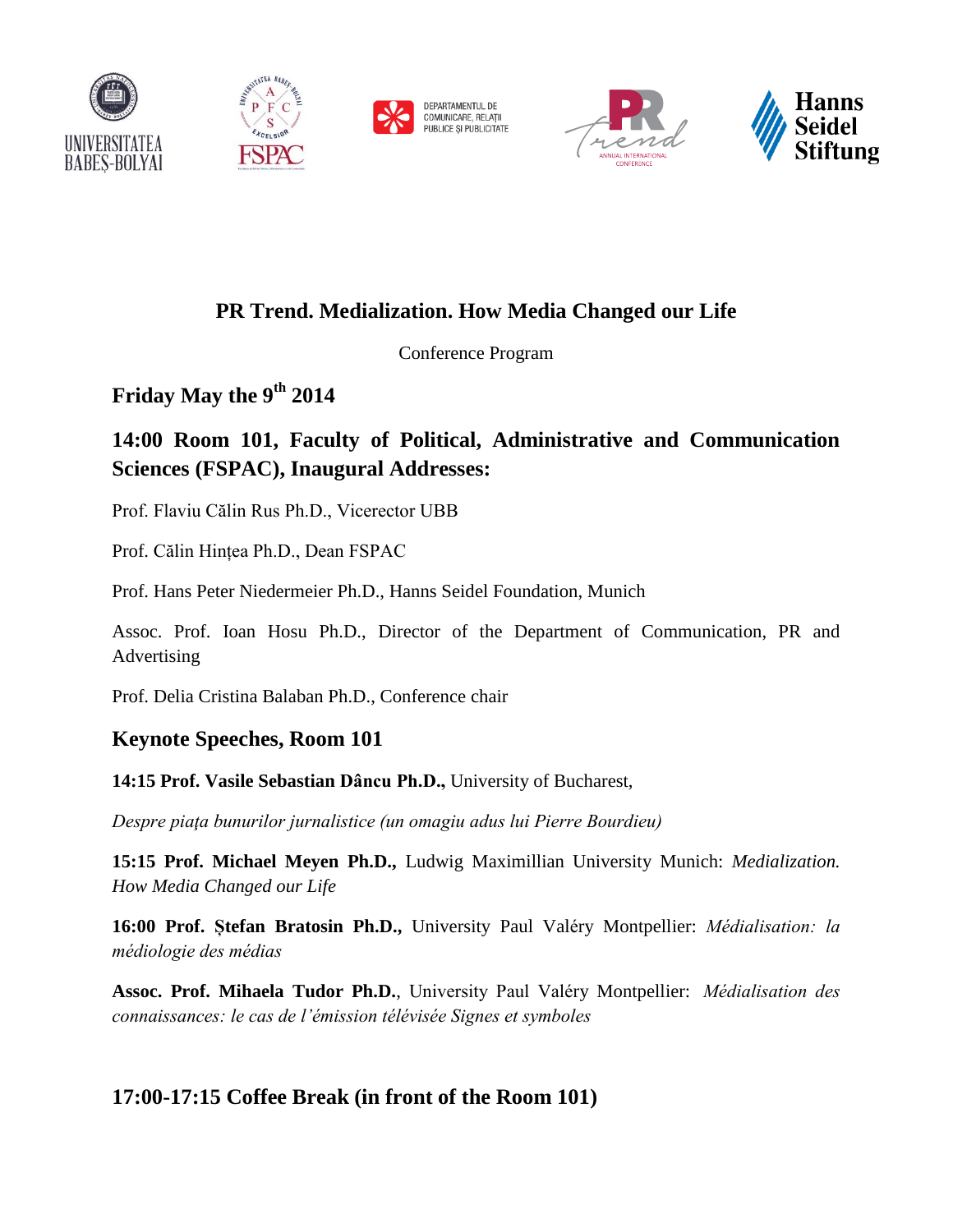



DEPARTAMENTUL DE<br>COMUNICARE, RELATII PUBLICE ȘI PUBLICITATE





# **17:15 Panel 1: Moderator Prof. Sandu Frunză Ph.D., Room III/2**

**Germán Llorca Abad Ph.D,** University of Valencia: *El concepto publicitario postmoderno: ¡la vida es chula!*

**Prof. Luis Veres Ph.D.,** University of Valencia: *Cómo afecta la comunicación en la cultura del mundo andino. Cine documental y denuncia en Chile*

**Anamaria Tomiuc Ph.D.,** University of Art and Design Cluj-Napoca: *Mediatization of Culture. Branding, Media Campaigns and the Need for Creating Buzz to Redefine Romanian Museums*

**Assoc. Prof. Mihaela Frunză Ph.D.,** Babeș-Bolyai University: *Ethical Aspects of Gender Stereotypes in Romanian Advertising*

**Prof. Sandu Frunză Ph.D.,** Babeș-Bolyai University: *Religious Structures of Political Communication in Democratic Societies*

**Iulia Grad Ph.D.,** Babeș-Bolyai University: *The Religious Dimensions of Advertising*

### **17:15 Panel 2: Moderator Assoc. Prof. Mirela Abrudan Ph.D., Room 101**

**Assoc. Prof. Marian Petcu Ph.D.,** University of Bucharest**, Arina Ureche –** Biroul Român de Audit Transmedia, Bucharest: *Cercetarea mass media – dinamici, cifre și uimiri*

**Maria Karidi,** Ludwig Maximillian University Munich: *Medialization Impact on Public Relations*

**Demetra Garbașevschi,** National School of Political Studies and Public Administration Bucharest**:** *Online Narrative Identity in the Age of the Share Phenomenon*

**Rodica Săvulescu,** National School of Political Studies and Public Administration Bucharest: *As Good as it Gets. How Romanian Advertising Professionals Regard the Integration of Usergenerated Content in Brand Communication*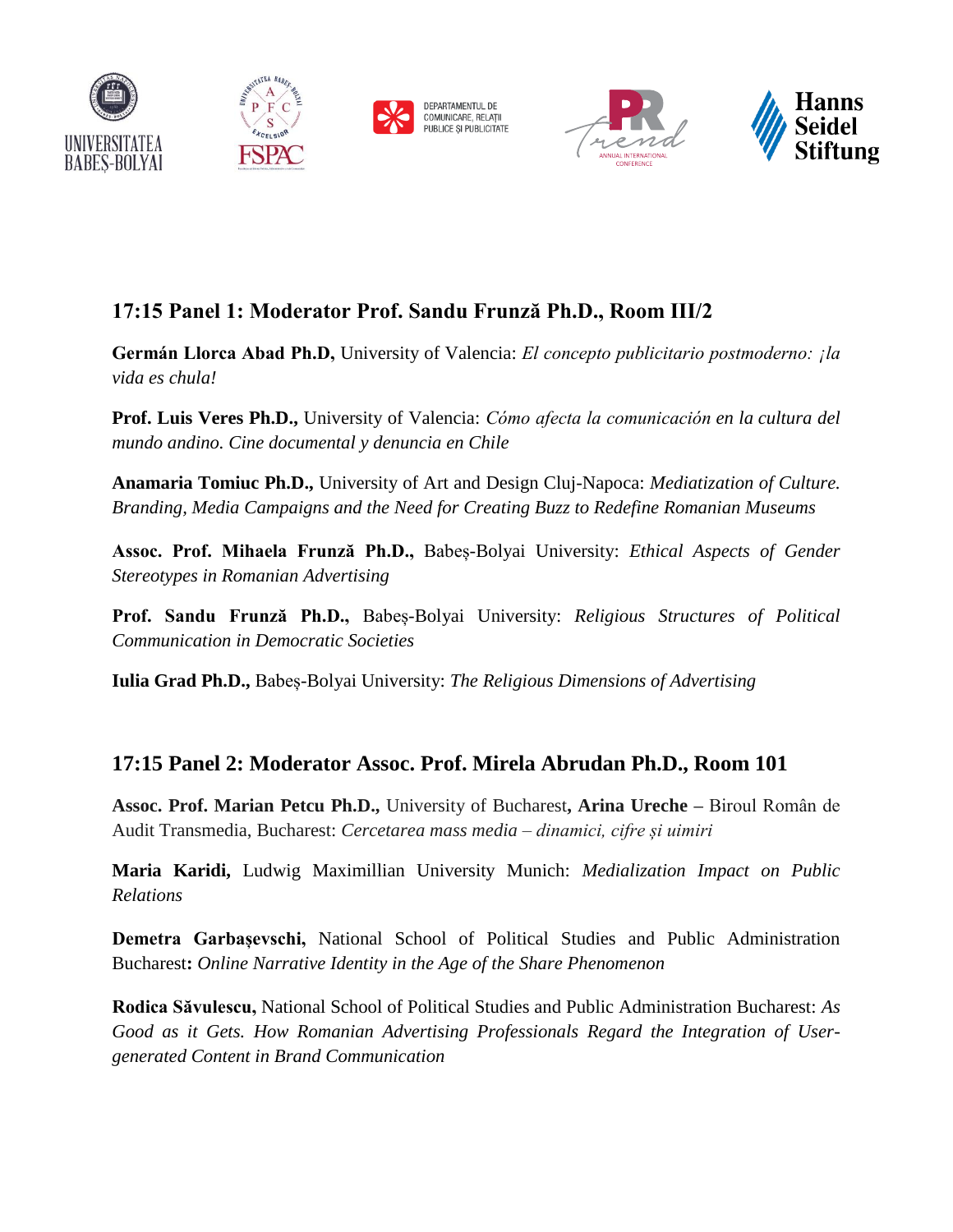









**Assoc. Prof. Dan-Cristian Dabija Ph.D.,** BBU**, Prof. Nicolae Al. Pop Ph.D.,** Academy for Economics Study Bucharest, **Prof. Cirprian-Marcel Pop Ph.D.,** BBU: *Social Media Strategies in Retailing*

**Veronica Ilieș Ph.D., Paul Alexandru Fărcaș Ph. D.,** Babeș-Bolyai University: *Higher Education Institutional Branding in Romania. Empirical Research: Communication, Public Relations and Advertising Department, FSPAC, UBB*

**Assoc. Prof. Mirela Abrudan Ph.D.,** Babeș-Bolyai University Cluj-Napoca: *Medialization and the Narcisism of the Y Generation*

#### **19:30 Cocktail, Restaurant Toledo, Aurel Suciu street, no. 59**

**Saturday May the 10th 2014** 

## **9:15 Room 101, Faculty of Political, Administrative and Communication Sciences (FSPAC)**

#### **Keynote speeches:**

**Prof. Peter Szyszka Ph.D.**, University for Applied Sciences Hannover: *Das neue Kommunikationsmanagement (The New Communication Management),* with translation in Romanian language

**10:00 Prof. Ludwig Hilmer Ph.D.,** Rector of the University for Applied Sciences Mittweida: *PR, Journalismus und Entertainment in der interaktiven Medienwelt. Eine Diskussion aktueller Entwicklungen* **(***PR, Journalism and Entertainment in the Interactive Media World. A Discussion on Recent Development***),** with translation in Romanian language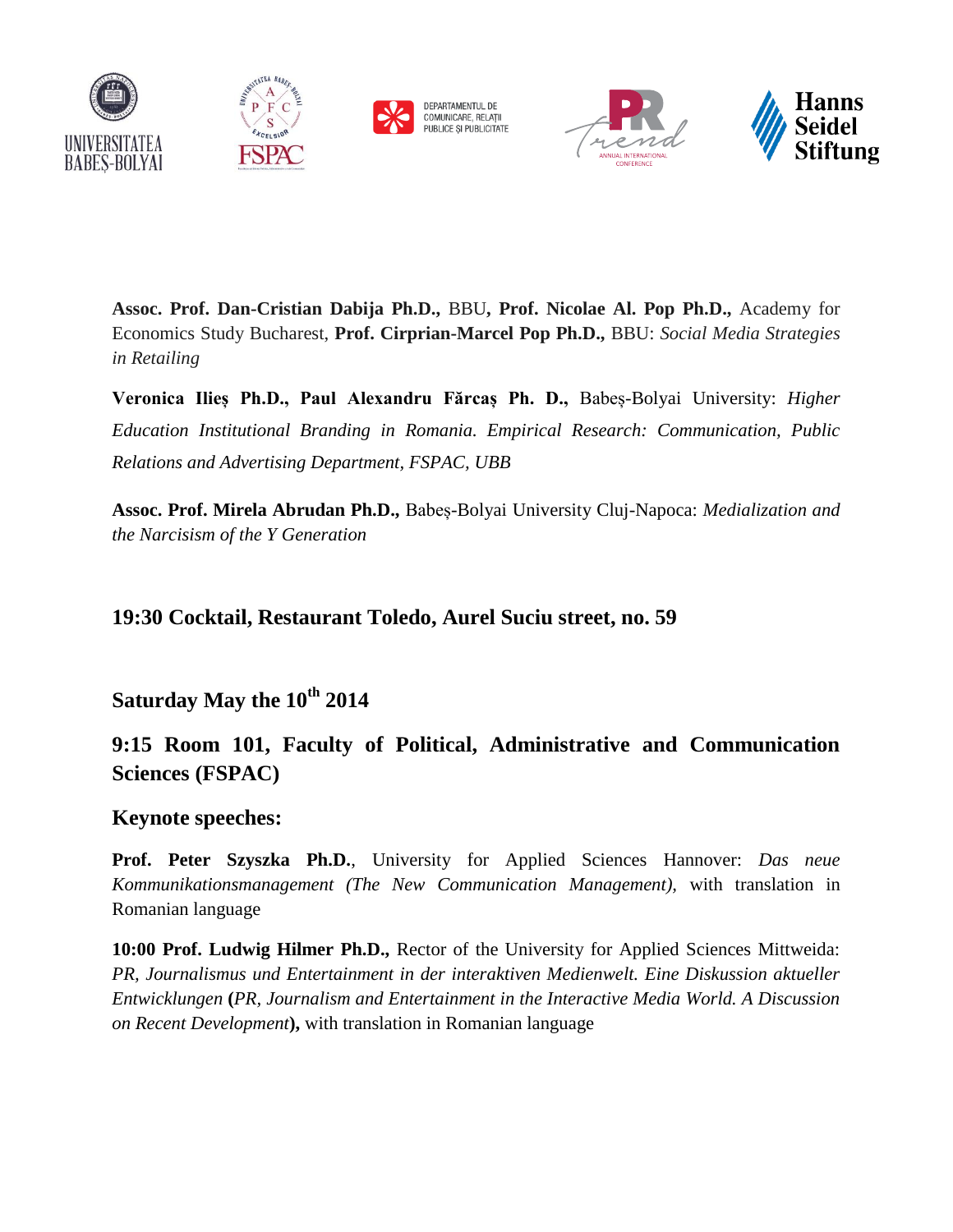





## **11:00-12:30 Panel 1: Moderator Assoc. Prof. Valeriu Frunzaru Ph.D., Room 101**

**Corina Rotar, Ph.D.,** Babeș-Bolyai University: *Communication under Pressure. Case Study: Occupy UBB*

**Răzvan Enache Ph.D.,** Lucian Blaga University Sibiu: *The Avatars of Propaganda in Contemporary Public Relations*

**Cătălina Grigorași**, National University of Political Studies and Public Administration Bucharest: *Investigating Identity Formation in the Virtual Public Sphere: The Case of Piaţa Universităţii Facebook Page*

**Florența Toader,** National University of Political Studies and Public Administration Bucharest**:**  *Communicating Ideology in the Digital Era. The Case of the 2012 Romanian Parliamentary Elections*

**Assoc. Prof. Loredana Ivan Ph.D., Assoc. Prof. Valeriu Frunzaru Ph.D.,** National University of Political Studies and Public Administration: *The Use of ICTS in Students's Learning Activities*

### **11:00-12:30 Panel 2: Moderator Assoc. Prof. Camelia Cmeciu Ph.D., Room III/2**

**Assoc. Prof. Cosmin Irimieș Ph.D.**, **Laura Irimieș Ph.D.,** Babeș-Bolyai University: *Communication and Visual Identity in Implementing Structural Funds* 

**Cristina Nistor Ph.D.,** Babeș-Bolyai University, *European Communication – EU Communication Strategies and Practices*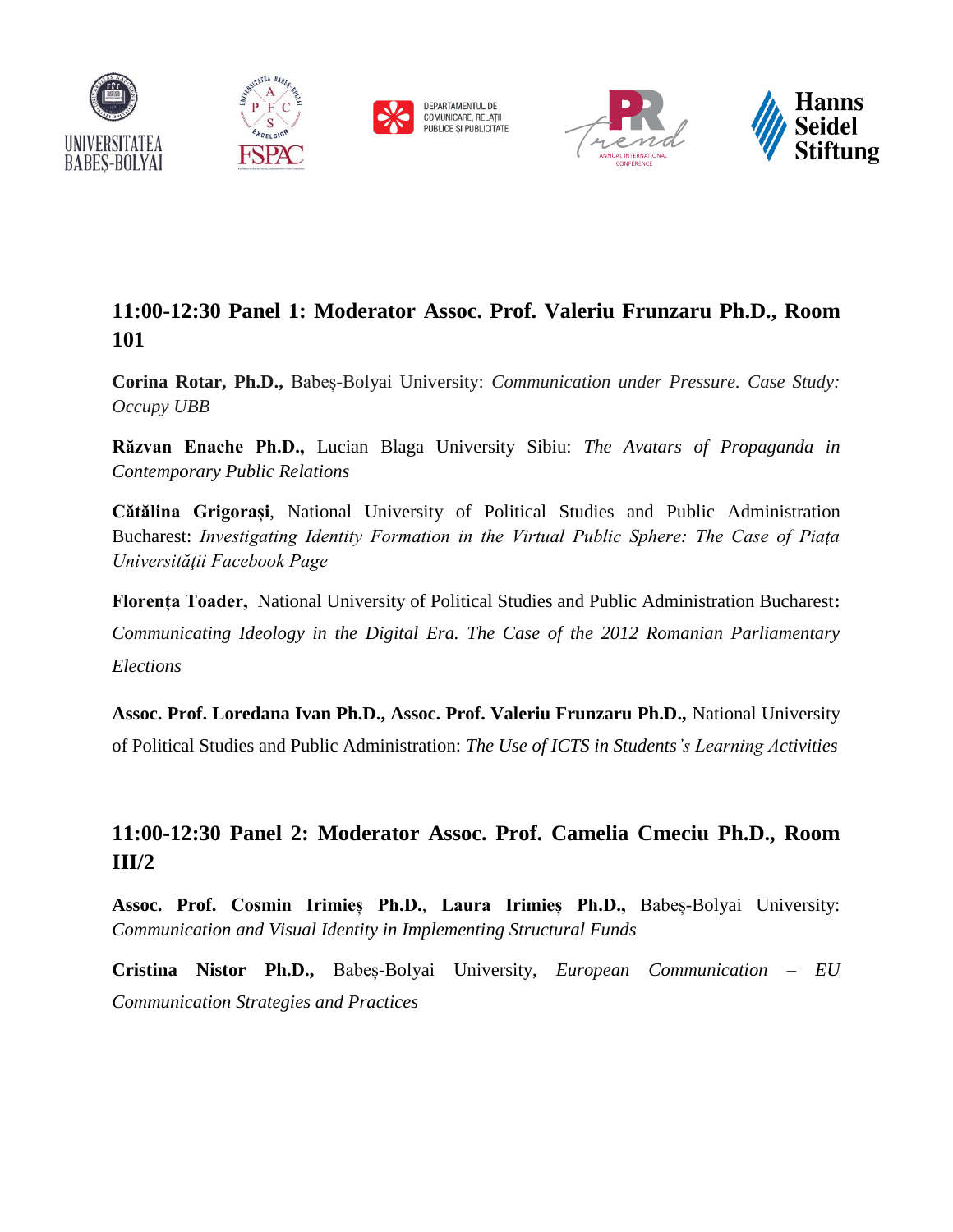









**Mădălina Manolache,** University of Braşov: *A Conceptual Mapping of the "Gender Pay Gap" within the Communicative Actions of the European Commission*

**Assoc. Prof. Camelia Cmeciu Ph.D.**, Danubius University of Galați: *Cinderella Reloaded as a Resilience Strategy – A Narrative Framing of the Online CSR Campaign "V-Days"*

**Ramona Onciu,** Babeș-Bolyai University: *Dissemination tools for Erasmus Mundus Projects*

#### **11:00-12:30 Panel 3: Moderator Assoc. Prof. Ioan Hosu Ph.D., Room II/2**

**Prof. Flaviu Călin Rus Ph.D.,** Babeș-Bolyai University: *Formarea și destrămarea USL*

**Nicoleta Voina,** Babeș-Bolyai University: *Michelle Obama – "How hard you work". Critical Discourse Analysis*

**Ada-Maria Țîrlea,** Babeș-Bolyai University: *The Role of the Final Debate in a Campaign's Strategy*

**Assoc. Prof. Ramona Hosu Ph.D.,** *Petru Maior* University Târgu-Mureș: *Constructing Reality: Power, Fiction and Media*

**Asssoc. Prof. Ioan Hosu Ph.D.,** Babeș-Bolyai University: *Research in Communication Management*

**Lorina Culic, Anișoara Pavelea Ph.D.,** Babeș-Bolyai University: *Politicians' Appearance Matters!* 

**Ioana Lepădatu Ph.D.,** Babeș-Bolyai University: *The Use of Twitter in an Electoral Campaign. Case Study: 2014 European Parliamentary Elections in Romania*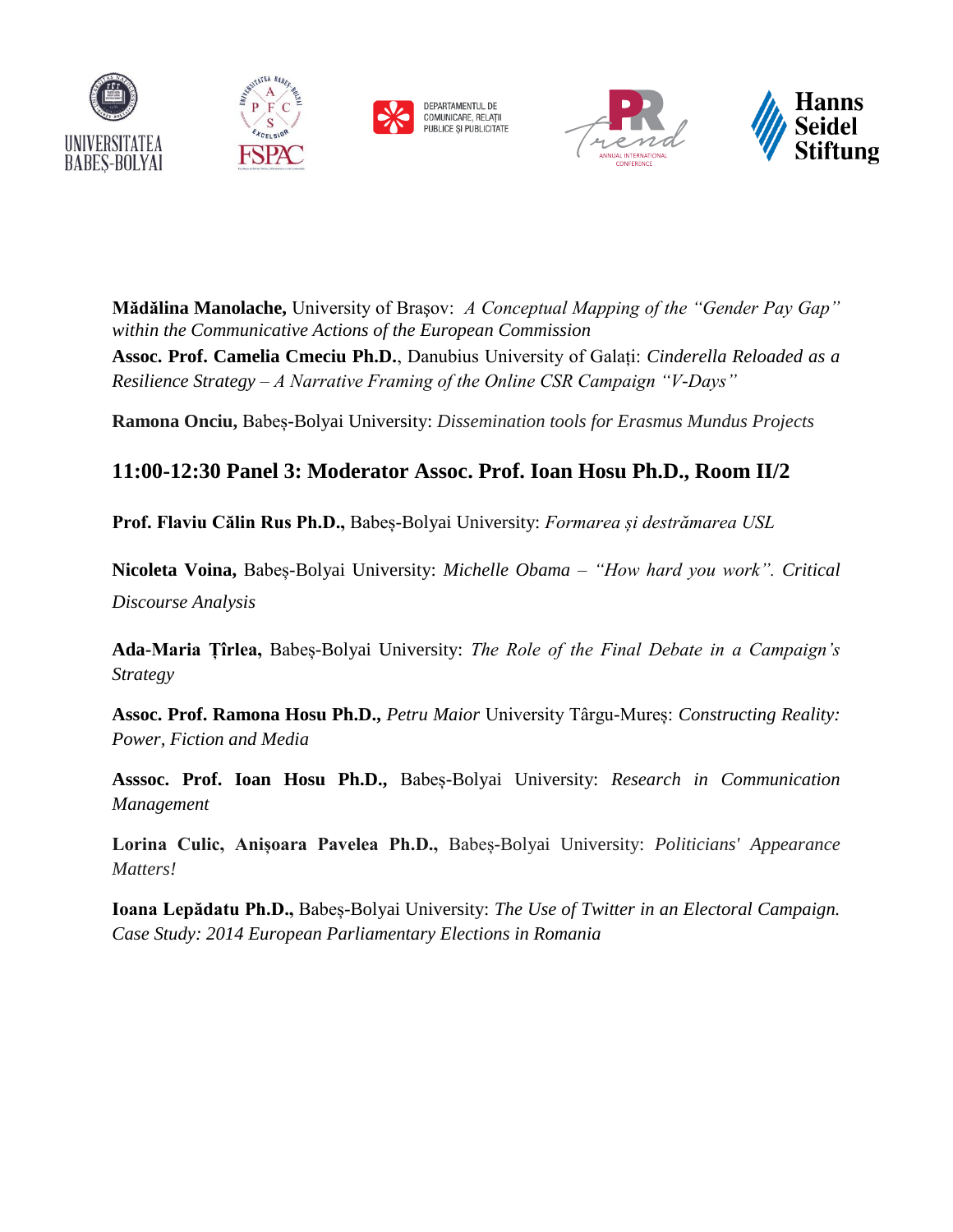



DEPARTAMENTUL DE<br>COMUNICARE, RELATII PUBLICE ȘI PUBLICITATE





### **12:30 Book Presentations, Room 101:**

**Sandu Frunză,** *Comunicare simbolică și seducție***,** Editura Tritonic, București, 2014

**Julia Szambolics,** *PR versus Jurnalism. Influențe bilaterale***,** Editura Tritonic, București, 2014

**Raluca Tudor,** *Cu blogul pe glob. New media între inventatori și gospodine*, Editura Tritonic, București, 2014

### **13:30 Lunch, Restaurantul Cina, Dobrogeanu Gherea street, no. 25**

#### **15:15-17:00 Panel 1: Moderator Prof. Elena Abrudan Ph.D., Room 101**

**Assoc. Prof. Mariana Cernicova-Buca Ph.D.,** *Politehnica* University Timișoara: *Wine Labels and Their Story. An Instance in the Digital Age*

**Adina Palea Ph.D.,** *Politehnica* University Timișoara: *Bridging Communities and Encouraging Progress. The Social Role of Public Relations*

**Julia Szambolics Ph.D.**, Babeș-Bolyai University: *PR versus Journalism in the Digital Era*

**Alina Vingan Ph.D.,** Radio Cluj: *The Influence of New Media on the Status of Traditional Journalists and New Features of the Media Message. (A study of the Cluj mass-media)* 

**Sorana Constantinescu,** Babeș-Bolyai University: *Mass-media's Impact on Rape Culture in Romania*

**Mihaela Mureșan Ph.D.,** Babeș-Bolyai University*: Verbal Agression in Romanian Mediatic Language*

**Assoc. Prof. Aurelia Ana Vasile, Ph.D**., University of Bucharest: *Front Page Print and News Agenda: Banner Headlines*

**Prof. Elena Abrudan Ph.D.,** Babeș-Bolyai University: *Modern vs. Postmodern: Depicting Pop Culture in Digital Ar*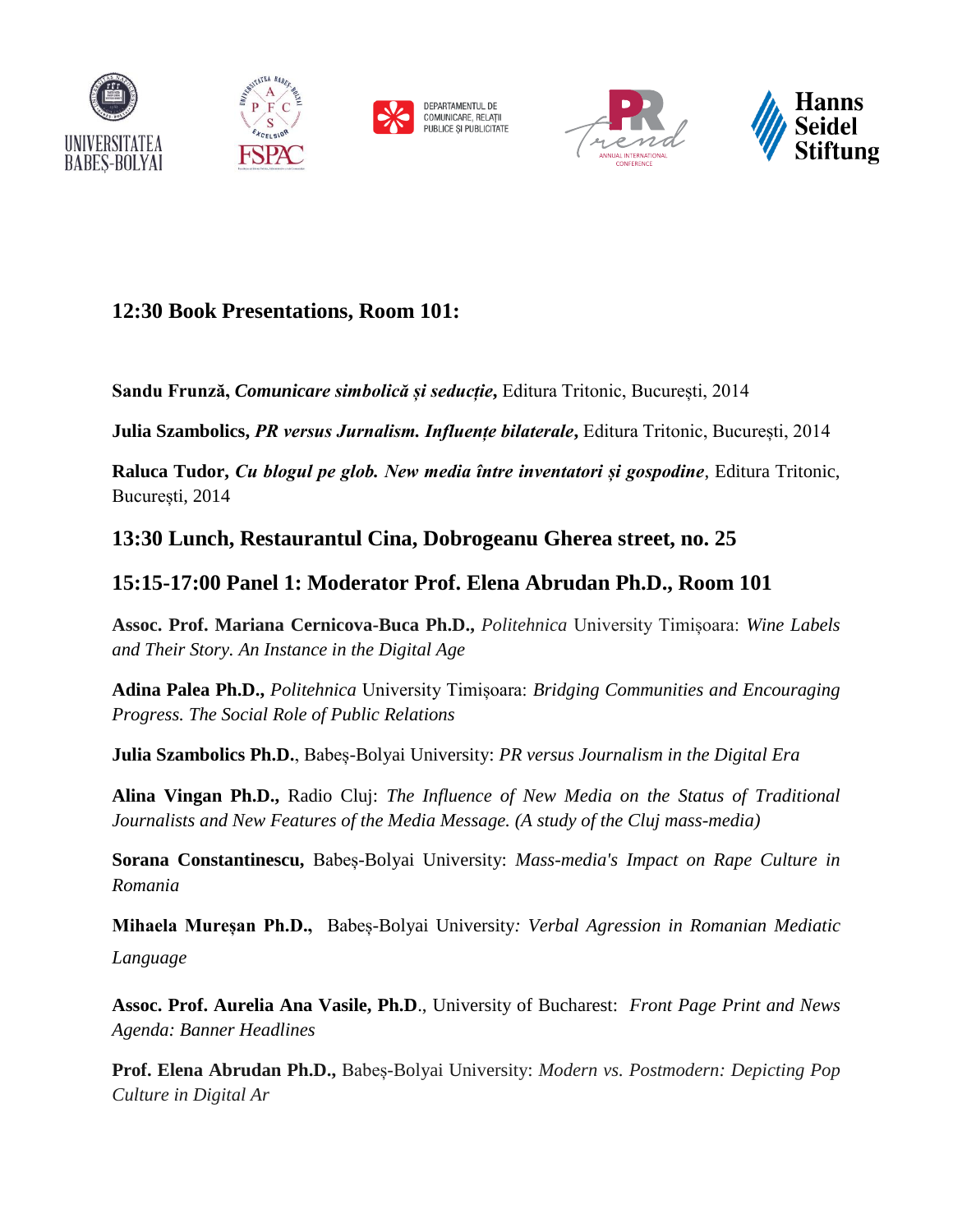









## **15:15-17:00 Panel 2: Moderator Assoc. Prof. Kadar Magor Ph.D., Room III/2**

**Assoc. Prof. Kadar Magor Ph.D.,** Babeș-Bolyai University Cluj-Napoca: *Sensorial Branding by Olfactory Communication*

**Ioana Alexandra Schiau**, National University of Political Studies and Public Administration Bucharest: *Viral Online Humour: What Makes us Laugh Online? A Content Analysis of the Internet's Most Funny Virals, from Lolcats to Vlogs*

**Flavia Topan,** Babeș-Bolyai University: *Culture and New Media. Cultural Software and the Propagation of Memes*

**Anabela Târnovan Ph.D,** Lucian Blaga University, Sibiu: *Diversity of Friendships and Social Network Benefits. An Online-Offline Comparison of Bridging and Bonding Social Capital*

**Prof. Delia Cristina Balaban Ph.D., Meda Mucundorfeanu Ph.D., Babes-Bolyai University** Cluj-Napoca: *Media Reflection on Religion. The Coverage of the Iulia Ionescu Case*

**Raluca Tudor Ph.D., Assoc. Prof. Irina Stănciugelu Ph.D**., National University of Political Studies and Public Administration Bucharest: *The Social Uses of Travel Blog. The Influences that Travel Blogging Has upon the Social Relations in Offline*

**Mǎdǎlina Moraru (Buga) Ph.D.,** University of Bucharest: *Decreasing the Power of Media Strategy in Romanian Post-2013 Advertising by Changing Audio-Visual Legislation* 

**Talpas Botond, Babeș-Bolyai University:** *Multilingual PR and Communication trends in the Youth Capital 2015 project*

**17:00-17:15 Coffee Break (in front of the Room 101)**